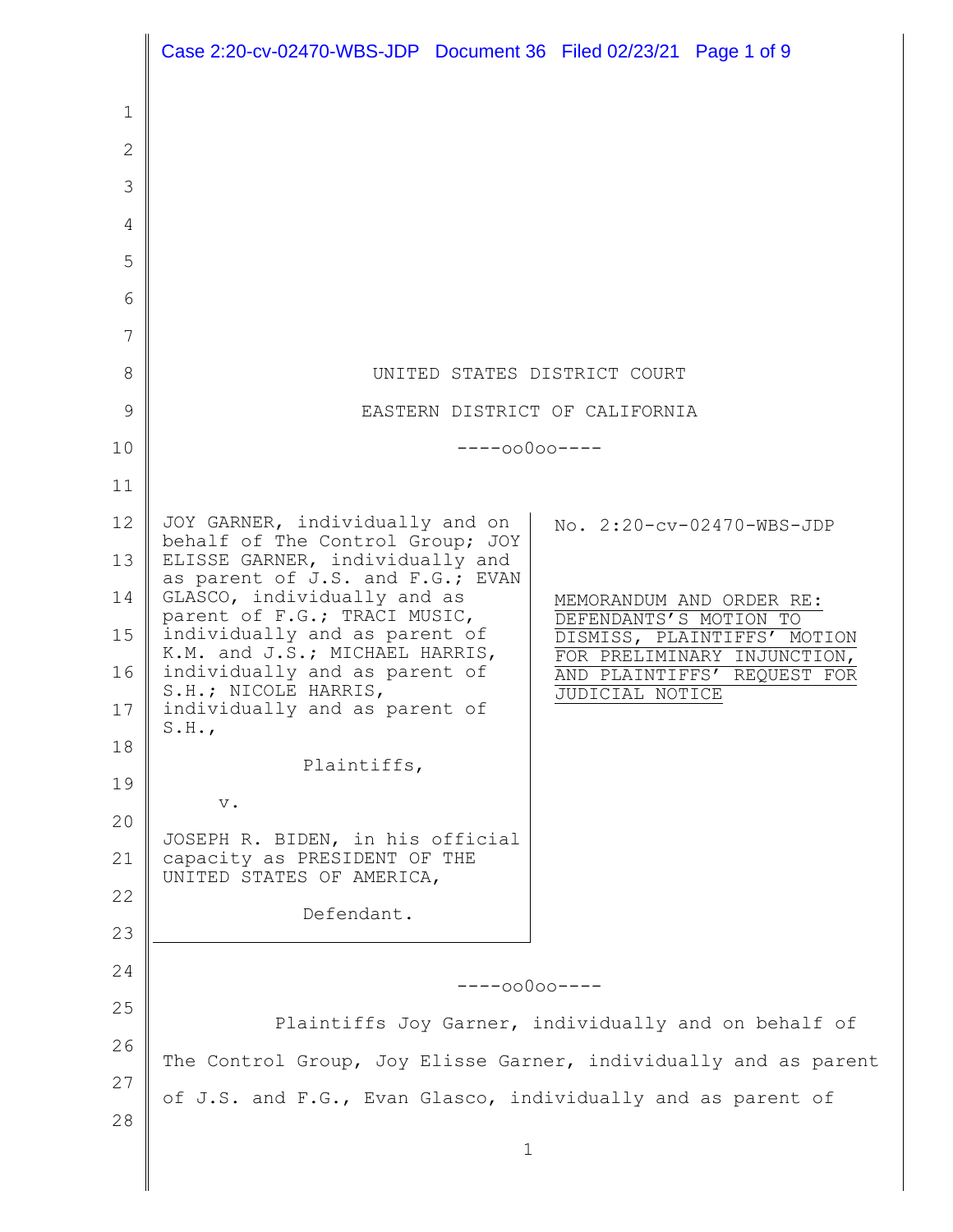## Case 2:20-cv-02470-WBS-JDP Document 36 Filed 02/23/21 Page 2 of 9

1 2 3 4 5 6 7 8 9 F.G., Traci Music, individually and as parent of K.M. and J.S., and Michael and Nicole Harris, individually and as parent of S.H., ("plaintiffs") brought this action against Defendant President Joseph R. Biden ("the President") attempting to allege violations of the presidential oath of office, the First Amendment, various violations of the Due Process Clause of the Fifth Amendment, the Fourth Amendment, the Eighth Amendment, the Thirteenth Amendment, the Fourteenth Amendment, the Ninth Amendment, and the Tenth Amendment.

10 11 12 13 14 15 Presently before the court are the President's Motion to Dismiss plaintiffs' first amended complaint ("Mot. to Dismiss") (Docket No. 28.), plaintiffs' Motion for Preliminary Injunction ("Mot. for Prelim. Inj.") (Docket No. 16), and plaintiffs' Motion for Judicial Notice ("Mot. for Judicial Notice") (Docket No. 4).

#### 16 I. Factual and Procedural Background

17 18 19 20 21 22 23 24 Plaintiff Joy Garner founded and operates The Control Group, a non-profit organization that surveyed unvaccinated individuals for the purpose of this litigation. (See First Am. Compl. at ¶ 37.) (Docket No. 21). Garner lives in Roseville, California. (See id. at ¶ 36.) On July 4, 2020, the Control Group completed its tabulations of the results to date from its nationwide pilot survey of 1,482 completely unvaccinated Americans of all ages. (See id. at ¶ 37.)

25 26 27 28 Plaintiffs Elisse Garner and Evan Glasco have two minor children, J.S. and F.G., who are unvaccinated. (See id. at ¶ 40.) They live in Grass Valley, California. (See id.) J.S. and F.G. are allegedly unable to go to public or private school in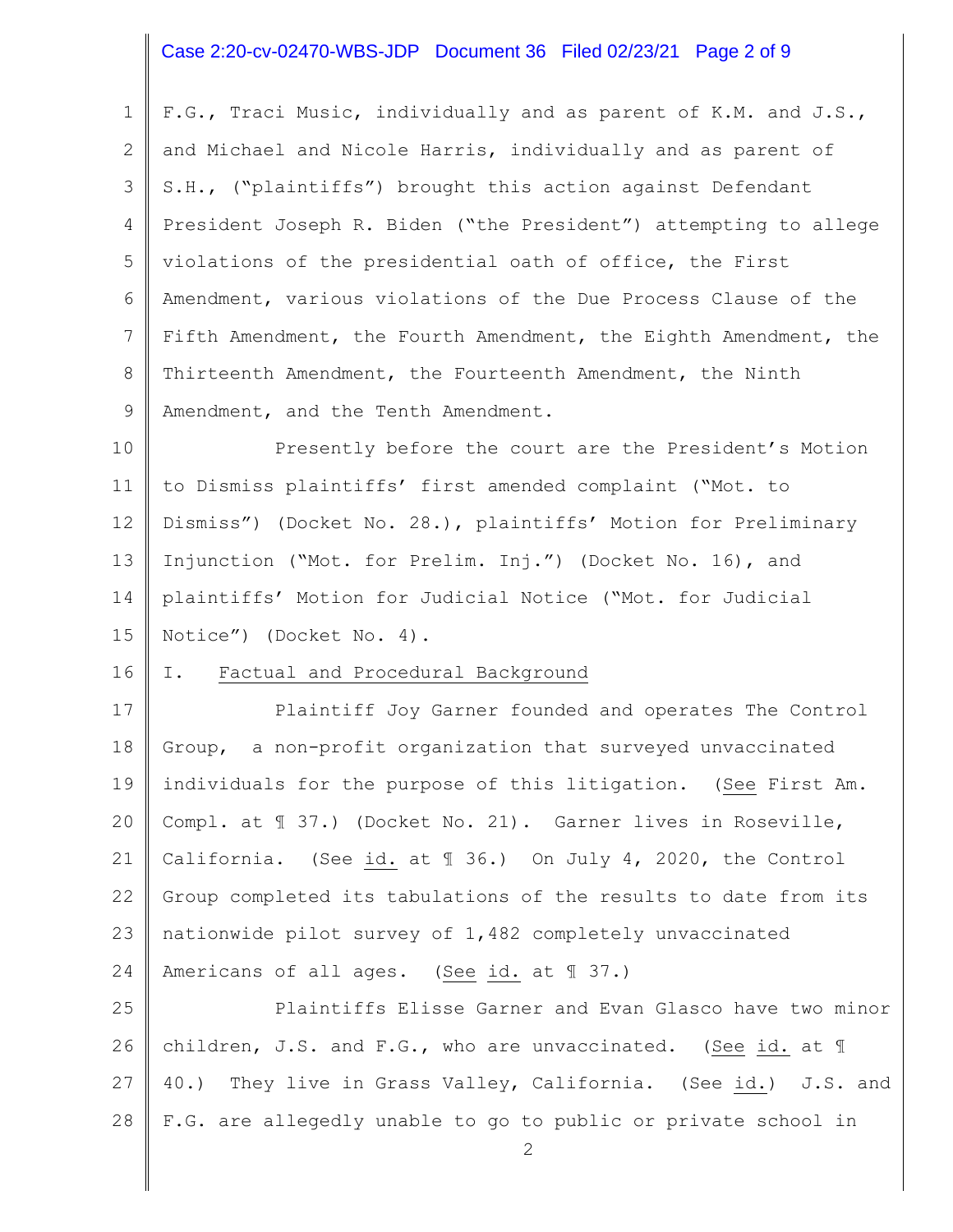## Case 2:20-cv-02470-WBS-JDP Document 36 Filed 02/23/21 Page 3 of 9

1 2 3 4 5 6 7 8 9 10 California, although they would like to, because California Health and Safety Code § 120325 requires vaccinations for school children to attend school unless they have a medical excuse. (See id. at ¶ 40(h).) Garner and Glasco have religious objections to vaccines and believe that there are serious health risks associated with vaccines. (See id. at ¶ 40(g–i).) Garner and Glasco also state that they have been denied "access to certain professions for themselves, not only within the state of California, but in many of the most populated American States they might wish to move to in the future." (See id. at  $\mathbb{I}$  40(i).)

11 12 13 14 15 16 17 18 Plaintiffs Michael and Nicole Harris are the parents of S.H., an unvaccinated child. (See id. at ¶ 41.) They live in Carlsbad, California. (See id.) They have religious objections to vaccines. (See id. at ¶ 41(g).) S.H. is allegedly unable to go to public or private school in California, although he would like to, because California Health and Safety Code § 120325 requires vaccinations for school children to attend school unless they have a medical excuse. (See id. at ¶ 41(h).)

19 20 21 22 23 24 25 26 27 28 Plaintiff Traci Music is the parent of K.M. and J.S., two unvaccinated children. (See id. at ¶ 42.) The Music family lives in Alabama but may be transferred to another state during the pendency of the proceeding because Music's husband is an officer in the military. (See id.) Music has a religious objection to vaccination. (See id. at  $\mathbb{I}$  42(q).) Music also contends that her child S.S. suffered from multiple injuries as a result of vaccination, including legal blindness in her left eye and partial deafness. (See id. at ¶ 42.) Music allegedly felt extreme pressure to vaccinate S.S. by a physician in Arizona who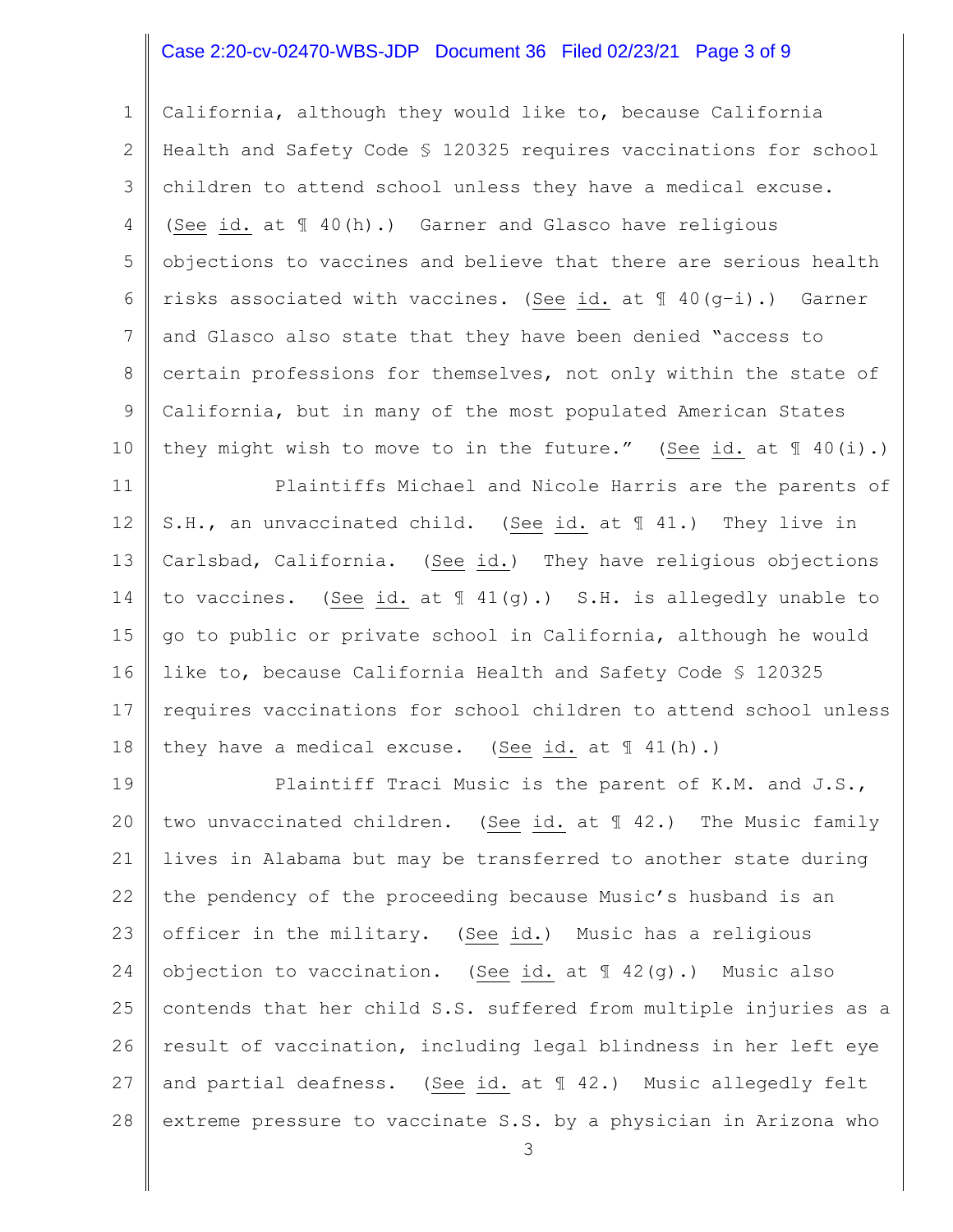## Case 2:20-cv-02470-WBS-JDP Document 36 Filed 02/23/21 Page 4 of 9

1 2 3 4 5 6 7 8 9 10 11 threatened to contact Arizona Child Protective Services if she did not vaccinate S.S. (See id. at ¶ 42(j).) While living in North Carolina, Music also claims to have been the subject of an anonymous and complaint to North Carolina Child Protective Services where the basis of the complaint was that Music was homeschooling her children and did not vaccinate them. (See id. at  $\{42(k) \cdot \}$  Given the Music family's active military status, the Music family "remains in a constant state of uncertainty" whether they will find themselves unexpectedly and unpredictably in a state that does not recognize a religious exemption to vaccination. (See id. at 1 42(h).)

12 13 14 15 16 17 18 Plaintiffs seek a preliminary injunction to guarantee that an unvaccinated control group (i.e. a group of completely unvaccinated Americans who could be studied in comparison to vaccinated Americans) remain intact and free from discrimination and coercion with respect to their military service, education, livelihood, and religious freedom. (See Mot. for. Prelim. Inj. at 2.)

19 II. Discussion

20 21 22 23 24 25 26 27 28 A motion to dismiss for lack of a case or controversy under Article III of the Constitution must be analyzed under Federal Rule of Civil Procedure 12(b)(1). See Chandler v. State Farm Mut. Auto. Ins. Co., 598 F.3d 1115, 1121 (9th Cir. 2010); Fed. R. Civ. P. 12(b)(1). On such a motion the court must accept as true all material allegations in the complaint and must construe the complaint in the nonmovant's favor. See Bernhardt v. County of Los Angeles, 279 F.3d 862, 867 (9th Cir. 2002). The court may not speculate as to the plausibility of the plaintiff's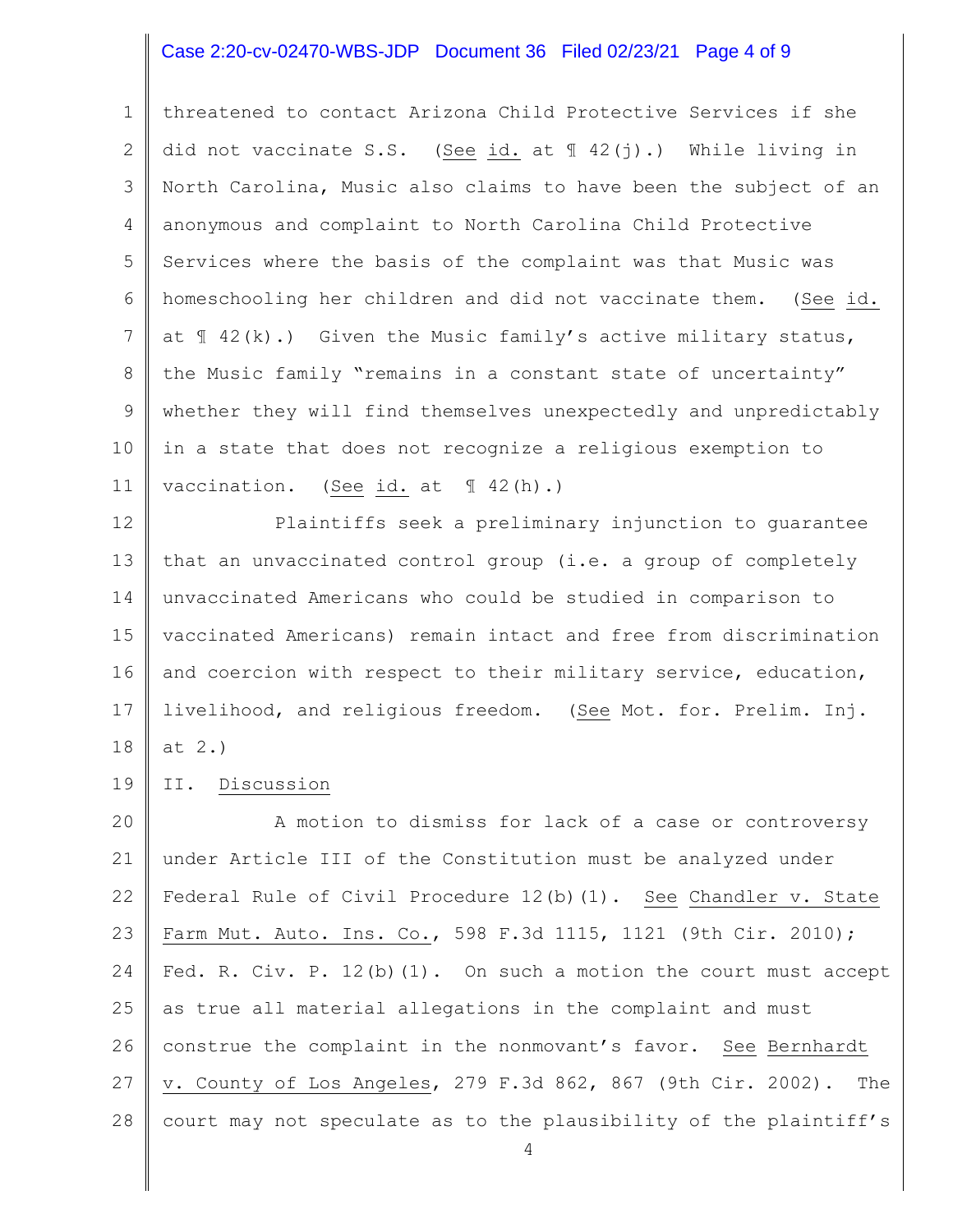## Case 2:20-cv-02470-WBS-JDP Document 36 Filed 02/23/21 Page 5 of 9

### 1 allegations. See id.

2 3 4 5 6 7 8 9 10 11 12 13 14 15 16 17 18 19 The Constitution limits federal courts' jurisdiction to cases and controversies, which includes the requirement that each plaintiff have standing with respect to each claim he or she asserts. See Lujan v. Defenders of Wildlife, 504 U.S. 555, 559– 60 (1992). To establish standing, a party must demonstrate three elements. See id. at 560. First, the plaintiff must have suffered an "injury in fact" -- an invasion of a legally protected interest which is (a) concrete and particularized and (b) actual or imminent, not conjectural or hypothetical. See id. Second, there must be a causal connection between the injury and the conduct complained of; the injury has to be "fairly  $\ldots$ . trace[able] to the challenged action of the defendant and not . . . th[e] result [of] the independent action of some third party not before the court." Id. Third, it must be "likely" as opposed to merely "speculative" that the injury will be "redressed by a favorable decision." Id. at 561. The party invoking federal jurisdiction bears the burden of establishing these elements. See id.

20 21 22 23 24 25 26 27 28 For the purposes of this discussion, the court assumes, but does not decide, that plaintiffs can demonstrate that they have suffered an injury in fact. However, plaintiffs acknowledge multiple times that the President "is not the sole cause of" their purported injuries. (See First Am. Compl. at ¶¶ 20, 117, 127, 144, 148, 157, 163.) That is an understatement. The first amended complaint contains no allegation that any department or agency of the federal government, much less the President, is responsible for any of their alleged injuries. To the contrary,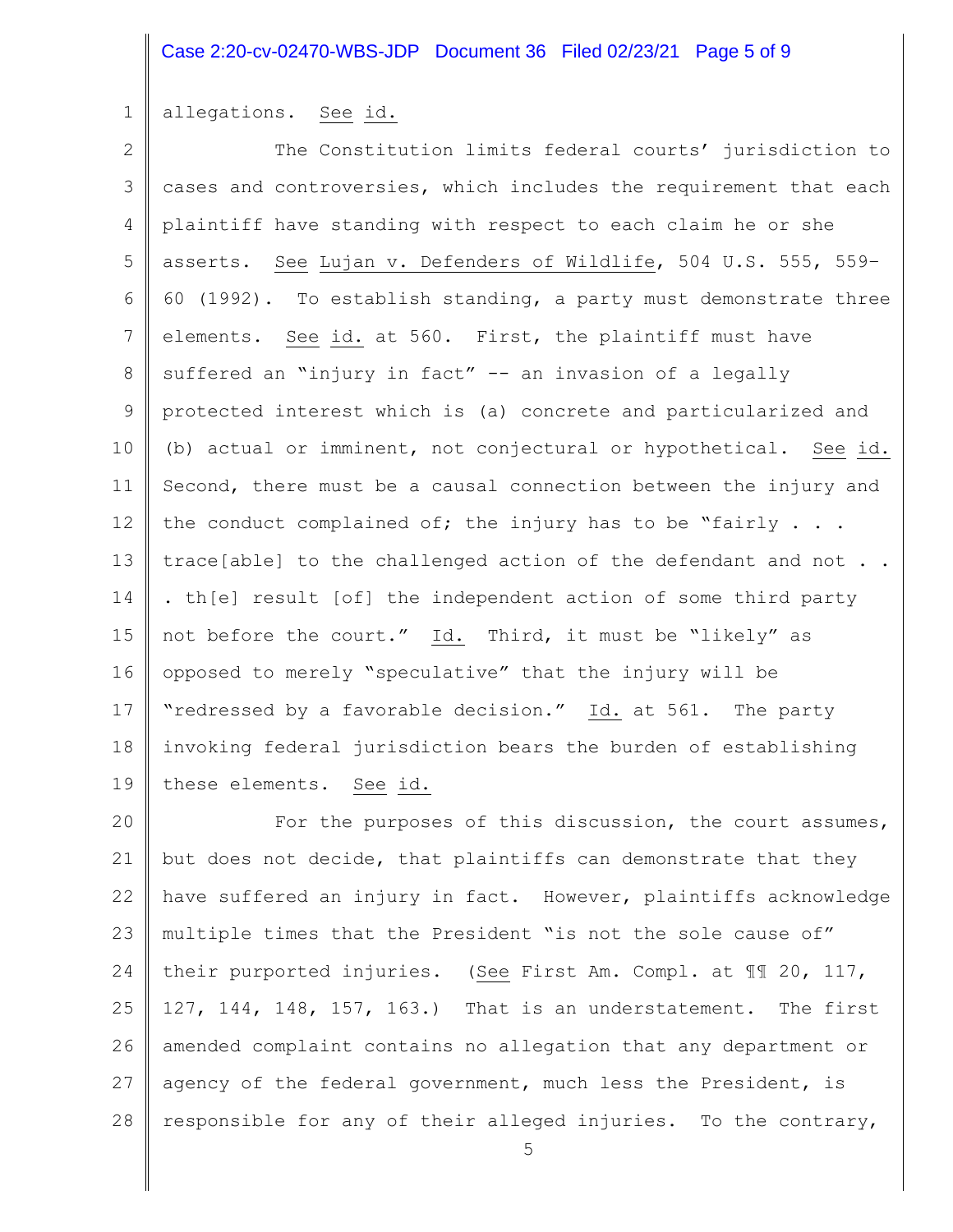## Case 2:20-cv-02470-WBS-JDP Document 36 Filed 02/23/21 Page 6 of 9

1 2 3 4 plaintiffs even note that there is no mandatory vaccine federal requirement and that the Center for Disease Control ("CDC") recommended vaccine schedules are not mandated. (See First Am. Compl. at ¶ 52(a).)

5 6 7 8 9 10 11 12 13 14 Instead, plaintiffs allege throughout their first amended complaint that the actions complained of are the result of independent actions by third parties not before the court. Several plaintiffs complain that their children are unable to attend school in California because they have religious objections to vaccination. (See id. at ¶¶ 40(h), 41(h).) However, as plaintiffs acknowledge, it is not a federal law that prohibits their children from attending school in California, but a law passed by the state of California. See Cal. Health & Welfare Code § 120325; (See First Am. Compl. at ¶¶ 40(h), 41(h).)

15 16 17 18 19 20 21 22 23 Plaintiff Music alleges that she was visited or threatened with a visit by child protective services in North Carolina and Arizona, (see id. at  $\mathbb{I}$  42(j-k)), but again there are no facts suggesting that any federal law or federal entity, much less the President, was in any way involved with those incidents. Plaintiffs likewise repeatedly state that many of the perceived threats and alleged discrimination to unvaccinated populations stem from local governments. (See id. at ¶¶ 52(a), 74, 143, 147, 155.)

24 25 26 27 In sum, there are no allegations in the first amended complaint to support even an inference that the injuries plaintiffs complain of are traceable to any act or omission of the President but rather result from the conduct of independent

28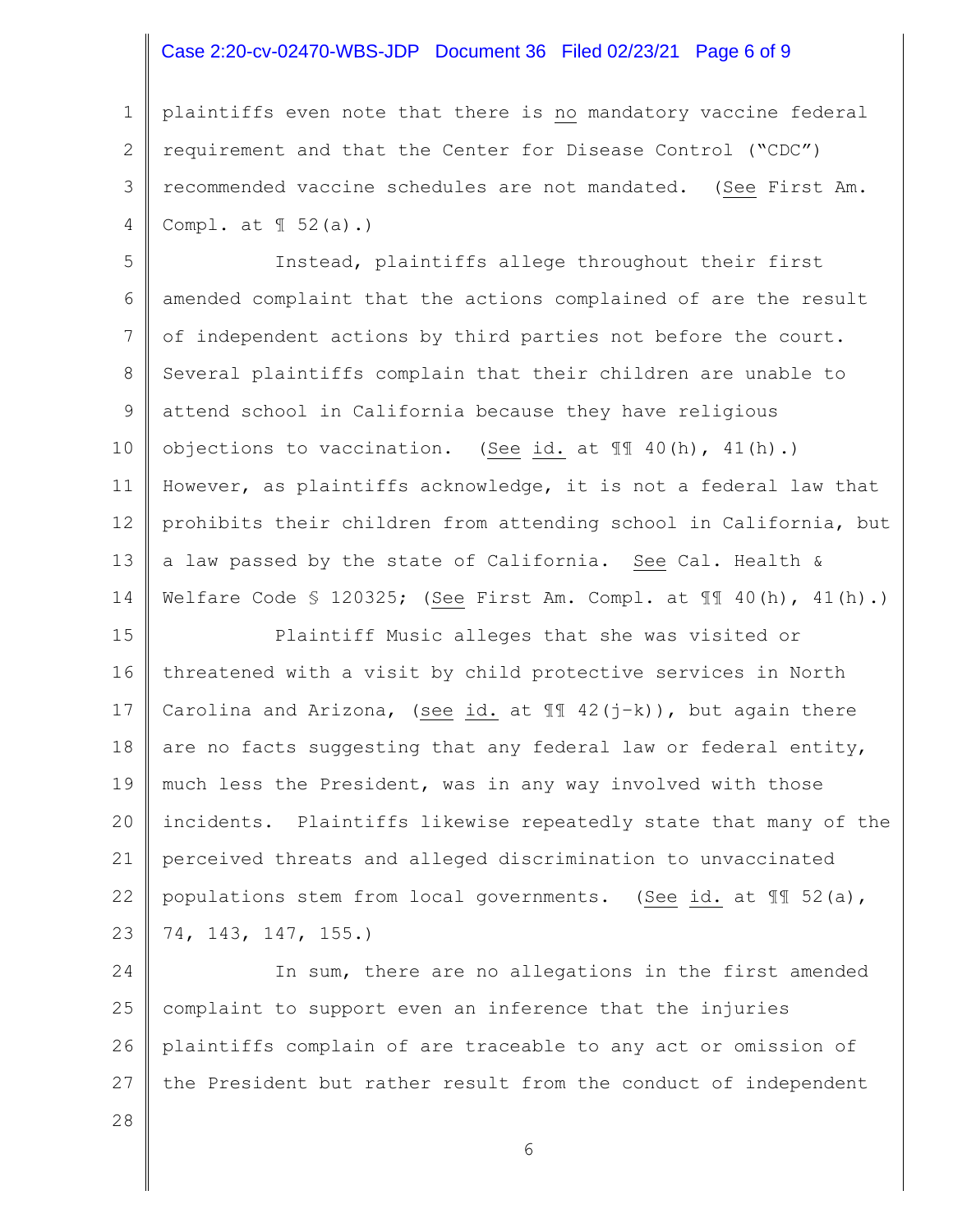## Case 2:20-cv-02470-WBS-JDP Document 36 Filed 02/23/21 Page 7 of 9

1 third parties not before the court.<sup>1</sup>

2 3 4 5 6 7 8 9 10 11 Plaintiffs likewise fail to sufficiently allege that their claimed injuries will be redressed by a favorable decision in this action. "To establish redressability, the plaintiffs must show that the relief they seek is both (1) substantially likely to redress their injuries; and (2) within the district court's power to award." Juliana v. United States, 947 F.3d 1159, 1170 (9th Cir. 2020). Here, the court cannot envision how anything it could constitutionally order the President to do in this action would remediate any of plaintiffs' alleged injuries. The relief plaintiffs seek in this action is to have

12 13 the court order the President to take unspecified actions to prevent purported discrimination against vaccine objectors,

14

15 16 17 18 19 20 21 22 23 24 25 26 27 28 <sup>1</sup> Plaintiffs claim that "only the President of the United States of America and Commander in Chief of the Armed Forces has the authority to protect Petitioners from the myriad and evershifting initiatives to vaccinate every individual in America as much as possible, which have stoked hatred and vilification of unvaccinated Americans." (See First. Am. Compl. at ¶¶ 60–61.) They also contend that it is the President's duty to acknowledge that America has been segregated and to take some appropriate action to either desegregate or justify the continued infringement upon Petitioners' 5th Amendment and other rights. (See id. at ¶ 107.) Plaintiffs further contend that the "President, by omission of oversight, has not prevented the vilification, infliction of threats, and coercion of mandatory vaccination upon [plaintiffs] which has placed [them] in a position of actual, particularized danger, threatening national security." (See id. at ¶¶ 120–21.) They also state that the President "has actively supported subordinate executive agencies and myriad others contributing to the 'predicament' (by which they mean chronic illnesses allegedly caused by vaccines) in spite of their known and obvious dangers." (Id.) Such generalized and politically charged assertions demonstrate a lack of appreciation of the respective roles of the President and the courts under our Constitutional system, and this court need not dignify them with any further discussion or response.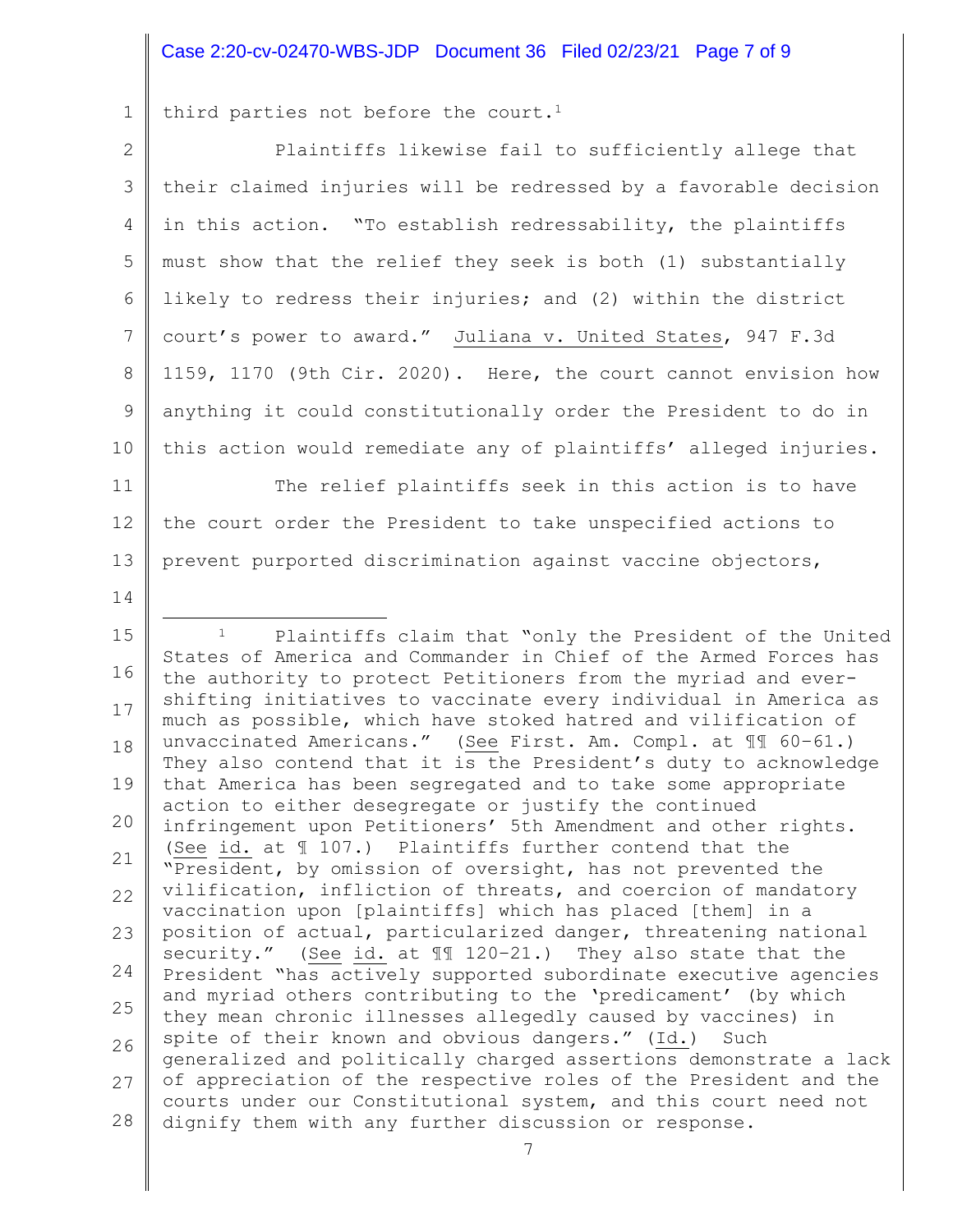## Case 2:20-cv-02470-WBS-JDP Document 36 Filed 02/23/21 Page 8 of 9

1 2 3 4 5 6 7 8 9 10 11 12 13 14 15 perform a national survey of unvaccinated Americans, and then establish a national informed consent system whereby "vaccines shall not be administered unless the patient has reviewed the actual numerical increased risks of disease, disability, and death associated with exposure to vaccines" in the short and long term. (See id. at ¶ 172.) It requires a stretch of the imagination to see how such an order would compensate plaintiffs for their past injuries or prevent any future injuries resulting from their refusal to be vaccinated or their being compelled to be vaccinated. Even if the court granted the declaratory or injunctive relief sought by plaintiffs, it would not invalidate the provisions of California law -- or similar provisions in other states' laws -- which allegedly require students to be vaccinated in order to attend school. (See First Am. Compl. at  $\mathbb{II}$  40(h), 41(h).)

16 17 18 19 20 21 22 23 24 25 26 27 28 For the foregoing reasons, plaintiffs have failed to sufficiently allege standing to pursue their claims against the President in this action. "Although there is a general rule that parties are allowed to amend their pleadings, it does not extend to cases in which any amendment would be an exercise in futility, or where the amended complaint would also be subject to dismissal." See Steckman v. Hart Brewing, Inc., 143 F.3d 1293, 1298 (9th Cir. 1998)(internal citations omitted). Here, in order to overcome the lack of standing, plaintiffs would have to seek entirely different relief against an entirely different defendant or defendants. That, in essence, would have to be an entirely different action. The court will accordingly not grant plaintiffs leave to further amend their complaint in this case.